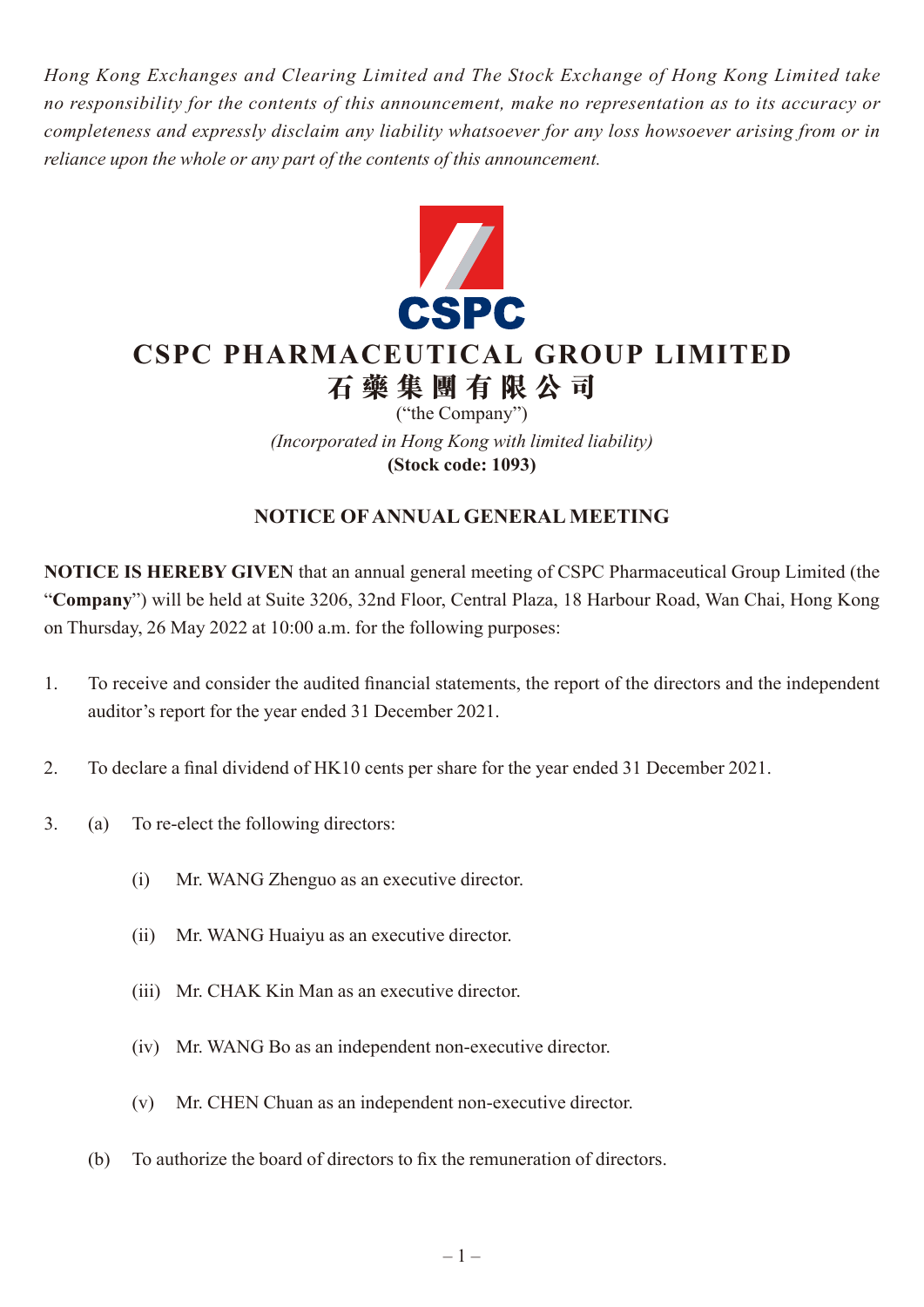- 4. To re-appoint Messrs. Deloitte Touche Tohmatsu as auditor and to authorise the board of directors to fix the remuneration of auditor.
- 5. As special business, to consider and, if thought fit, pass the following resolution as an ordinary resolution:

## "**THAT**:

- (a) subject to paragraph (b) below, the exercise by the directors of the Company during the Relevant Period (as hereinafter defined) of all the powers of the Company to buy-back shares of the Company on The Stock Exchange of Hong Kong Limited ("**Stock Exchange**") or on any other stock exchange on which the securities of the Company may be listed and recognised by the Securities and Futures Commission of Hong Kong and the Stock Exchange for this purpose, subject to and in accordance with all applicable laws and the requirements of the Rules Governing the Listing of Securities on the Stock Exchange or of any other stock exchange as amended from time to time, be and is hereby generally and unconditionally approved;
- (b) the total number of shares of the Company which the directors of the Company are authorised to buy-back pursuant to the approval in paragraph (a) above shall not exceed 10% of the total number of issued shares of the Company as at the date of the passing of this resolution (such total number to be subject to adjustment in the case of any conversion of any or all of the shares of the Company into a larger or smaller number of shares of the Company after the passing of this resolution) and the said approval shall be limited accordingly; and
- (c) for the purposes of this resolution,

"Relevant Period" means the period from the passing of this resolution until whichever is the earlier of:

- (i) the conclusion of the next annual general meeting of the Company;
- (ii) the expiration of the period within which the next annual general meeting of the Company is required by law or the articles of association of the Company to be held; and
- (iii) the date on which the authority set out in this resolution is revoked or varied by an ordinary resolution of the shareholders of the Company in general meeting."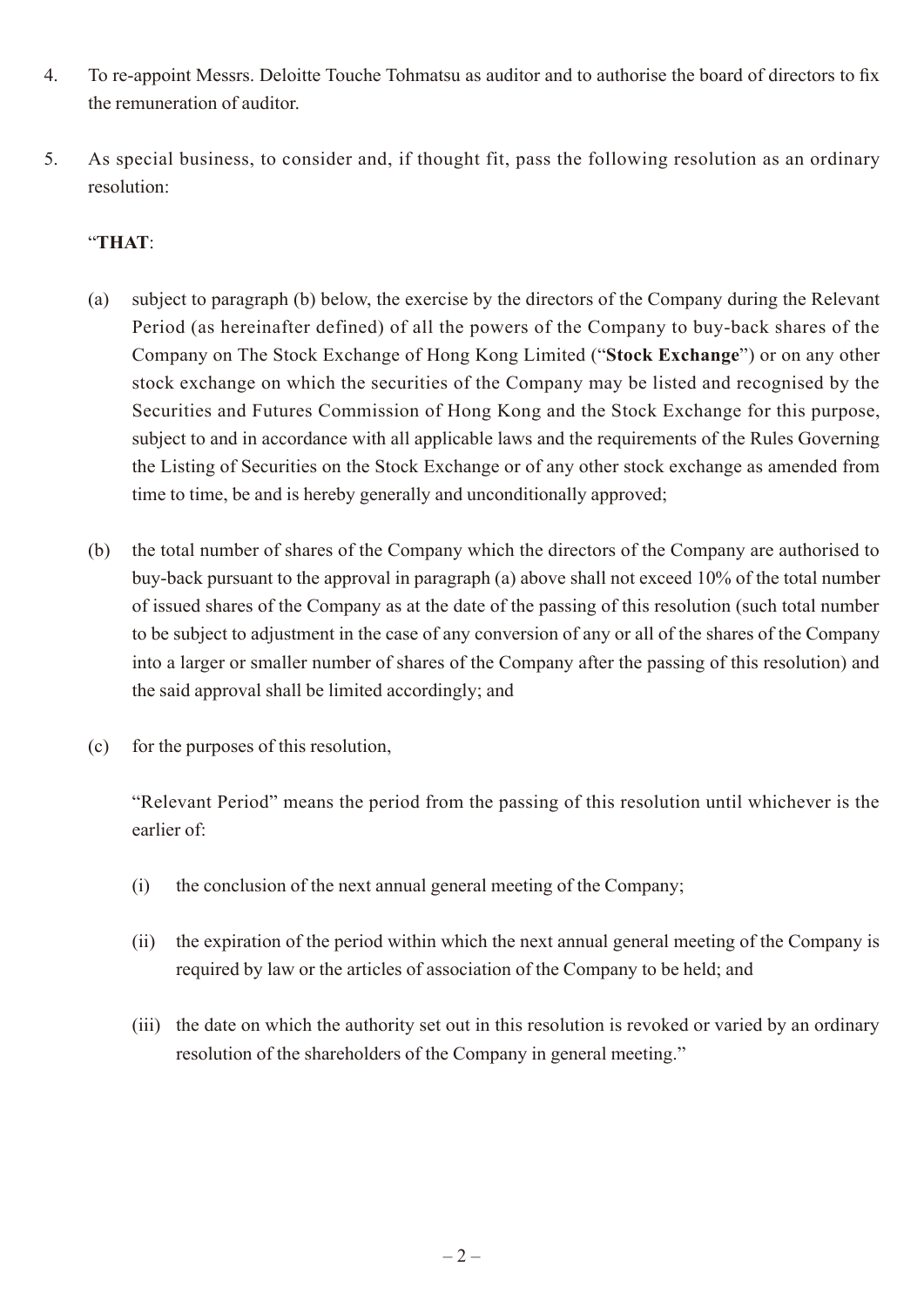6. As special business, to consider and, if thought fit, pass the following resolution as an ordinary resolution of the Company:

### "**THAT**:

- (a) subject to paragraph (c) below and pursuant to Sections 140 and 141 of the Companies Ordinance (Chapter 622 of the Laws of Hong Kong), the exercise by the directors of the Company during the Relevant Period (as hereinafter defined) of all the powers of the Company to allot, issue and deal with additional shares of the Company and to make or grant offers, agreements and options (including bonds, warrants and debentures convertible into shares of the Company) which would or might require the exercise of such power be and is hereby generally and unconditionally approved;
- (b) the approval in paragraph (a) above shall authorise the directors of the Company during the Relevant Period (as hereinafter defined) to make or grant offers, agreements and options (including bonds, warrants and debentures convertible into shares of the Company) which would or might require the exercise of such power after the end of the Relevant Period;
- (c) the total number of shares of the Company allotted or agreed conditionally or unconditionally to be allotted (whether pursuant to an option or otherwise) and issued by the directors of the Company pursuant to the approval in paragraph (a) above, otherwise than pursuant to (i) a Rights Issue (as hereinafter defined); (ii) an issue of shares upon the exercise of rights of subscription or conversion under the terms of any warrants, bonds and debentures of the Company or any securities which carry rights to subscribe for or are convertible into shares of the Company; (iii) an issue of shares as scrip dividends pursuant to the articles of association of the Company from time to time; shall not exceed 10% of the total number of issued shares of the Company as at the date of the passing of this resolution (such total number to be subject to adjustment in the case of any conversion of any or all of the shares of the Company into a larger or smaller number of shares of the Company after the passing of this resolution) and the said approval shall be limited accordingly;
- (d) any shares of the Company of to be allotted and issued (whether for cash or otherwise) pursuant to the mandate in paragraph (a) of this resolution shall not be at a discount of more than 10% to the Benchmarked Price of issued shares of the Company; and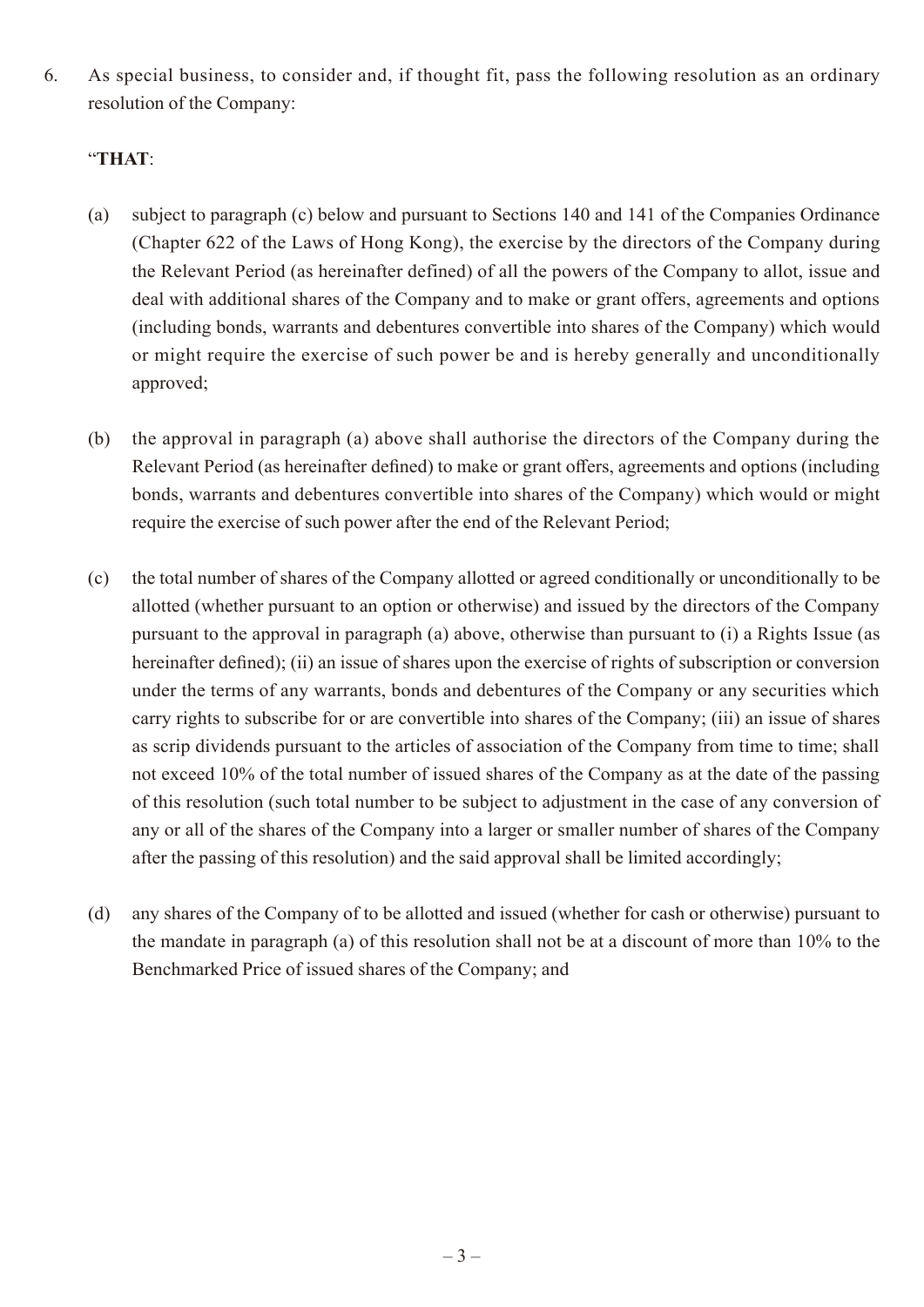- (e) for the purpose of this resolution, "Benchmarked Price" means the price which is the higher of:
	- (i) the closing price of the shares of the Company as quoted on the Stock Exchange on the date of the agreement involving the relevant proposed issue of shares of the Company; or
	- (ii) the average closing price as quoted on the Stock Exchange of the shares of the Company for the 5 trading days immediately preceding the earlier of the date: (A) of announcement of the transaction or arrangement involving the relevant proposed issue of shares of the Company, (B) of the agreement involving the relevant proposed issue of shares of the Company and (C) on which the price of the shares of the Company that are proposed to be issued is fixed.
- (f) for the purpose of this resolution,

"Relevant Period" means the period from the passing of this resolution until whichever is the earlier of:

- (i) the conclusion of the next annual general meeting of the Company;
- (ii) the expiration of the period within which the next annual general meeting of the Company is required by law or the articles of association of the Company to be held; and
- (iii) the date on which the authority set out in this resolution is revoked or varied by an ordinary resolution of the shareholders of the Company in general meeting.

"Rights Issue" means an offer of shares (including bonds, warrants and debentures convertible into shares of the Company) open for a period fixed by the directors of the Company to the holders of shares of the Company on the register on a fixed record date in proportion to their then holdings of such shares as at that date (subject to such exclusions or other arrangements as the directors of the Company may deem necessary or expedient in relation to fractional entitlements or having regard to any restrictions or obligations under the laws of, or the requirements of any recognised regulatory body or any stock exchange in, any territory outside Hong Kong applicable to the Company)."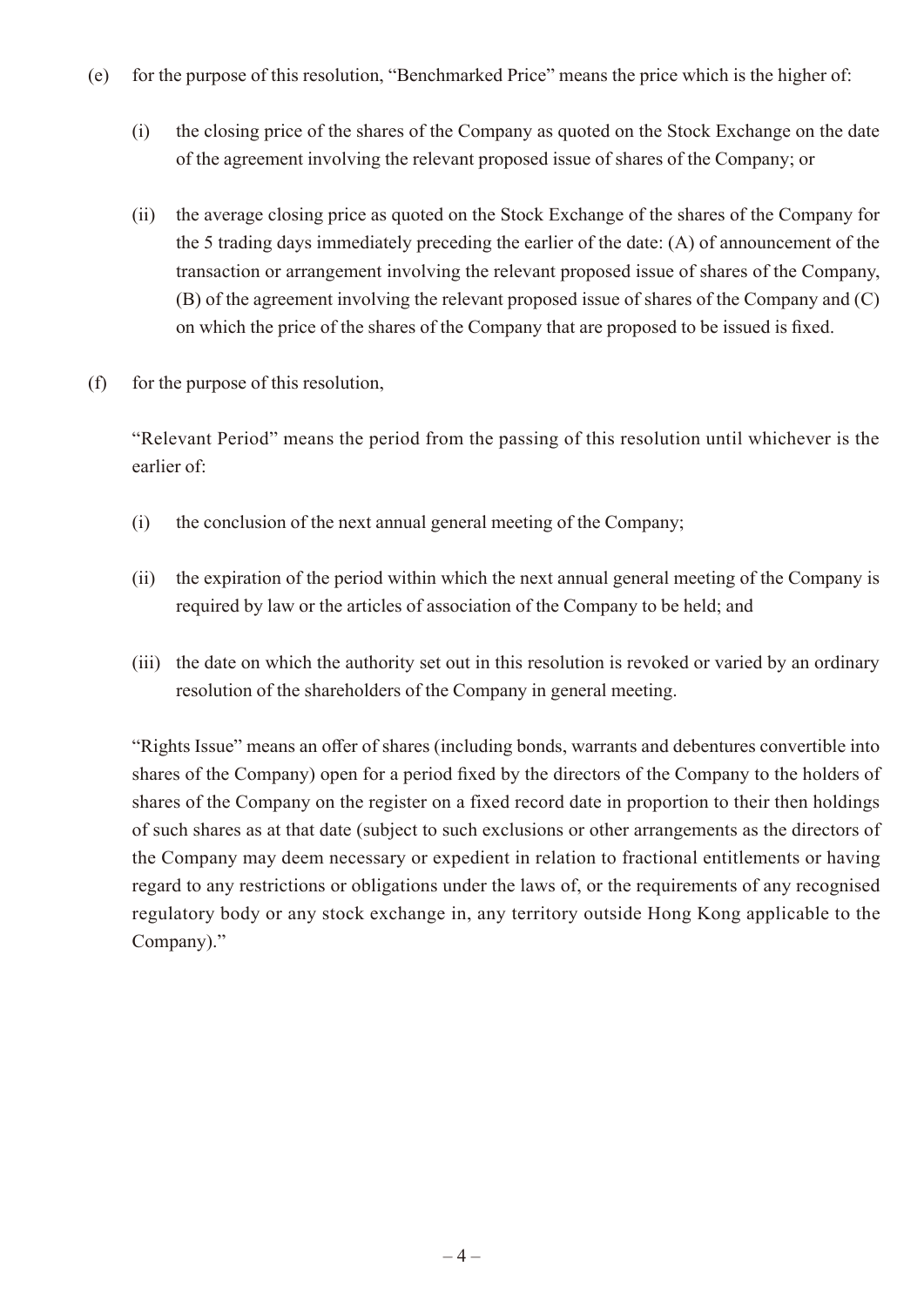7. As special business, to consider and, if thought fit, pass the following resolution as an ordinary resolution of the Company:

#### "**THAT**:

- (a) subject to the Companies Ordinance (Chapter 622 of the Laws of Hong Kong), the Rules Governing the Listing of Securities on The Stock Exchange of Hong Kong Limited and the terms and conditions of the share option scheme adopted by the shareholders of the Company effective on 9 December 2015 (the "**Share Option Scheme**"), a mandate be and is hereby unconditionally given to the directors of the Company to exercise during the Relevant Period (as defined in paragraph (c) below) all the powers of the Company to grant options to subscribe for shares of the Company and/or to make or grant offers of options under the Share Option Scheme that would or might require shares of the Company to be allotted and/or options to be granted under the Share Option Scheme provided that the total number of shares of the Company allotted or to be allotted or agreed conditionally or unconditionally to be allotted upon the exercise of all options granted or to be granted under the Share Option Scheme shall not exceed 10% of the total number of shares of the Company in issue as at the date of adoption of the Share Option Scheme (such total number to be subject to adjustment in the case of any conversion of all or any of the shares in the Company into larger or smaller number of shares after the passing of this resolution);
- (b) the approval in paragraph (a) of this resolution shall authorise the directors of the Company during the Relevant Period (as hereinafter defined) to grant options and/or make offers of options under the Share Option Scheme which would or might require shares of the Company to be allotted and/ or options to be granted under the Share Option Scheme after the end of the Relevant Period;
- (c) for the purpose of this resolution:

"Relevant Period" means the period from the passing of this resolution until whichever is the earlier of:

- (i) the conclusion of the next annual general meeting of the Company;
- (ii) the expiration of the period within which the next annual general meeting of the Company is required by law or the articles of association of the Company to be held; and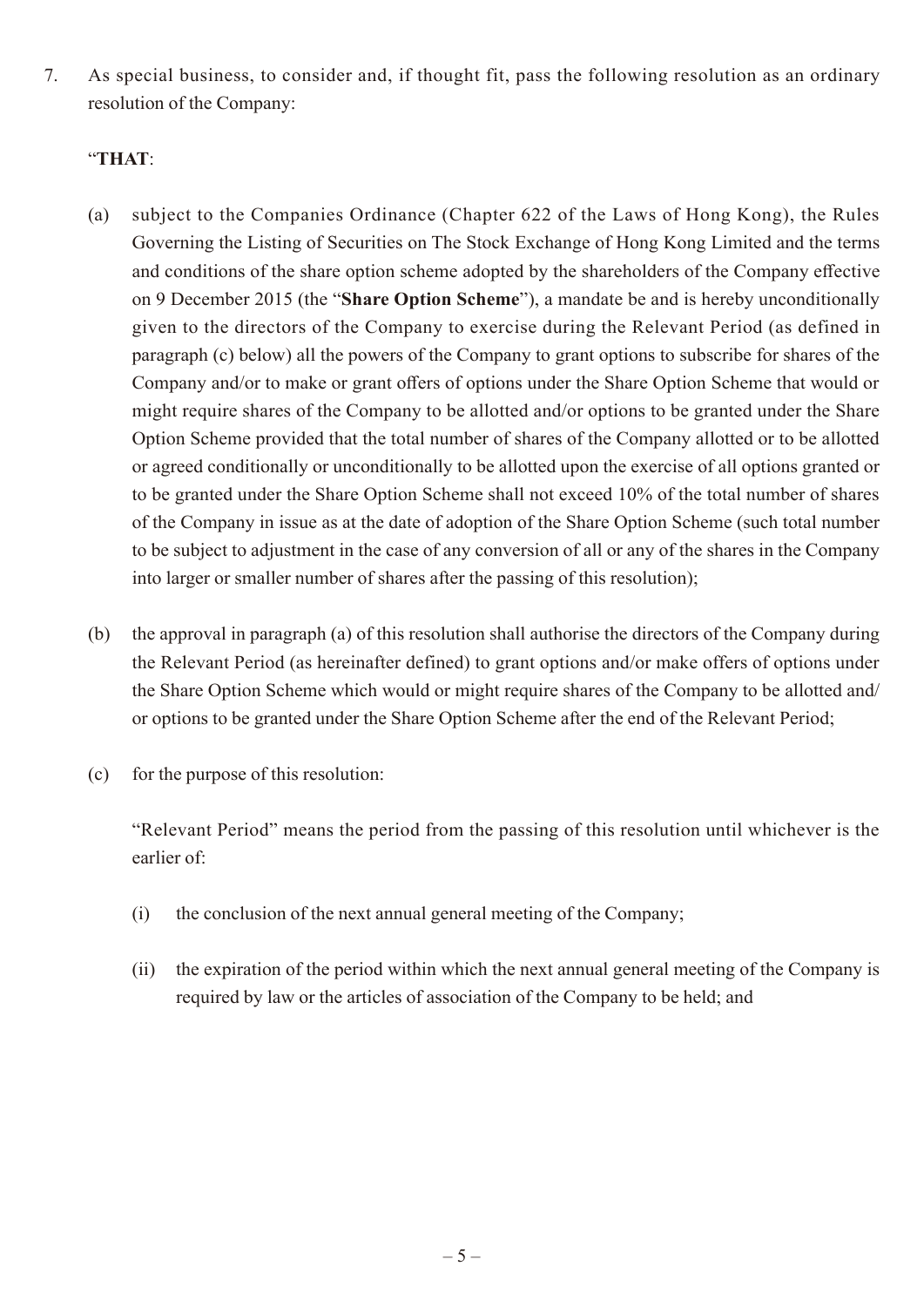(iii) the date on which the authority set out in this resolution is revoked or varied by an ordinary resolution of the shareholders of the Company in general meeting.

> By Order of the Board **CSPC Pharmaceutical Group Limited CAI Dongchen** *Chairman*

#### Hong Kong, 22 April 2022

*Notes:*

- 1. Any member of the Company entitled to attend and vote at the meeting shall be entitled to appoint one or more proxies to attend and, on a poll, vote instead of him. A proxy need not be a member of the Company but must attend the meeting in person to represent you.
- 2. To be valid, the proxy form together with any power of attorney or other authority (if any) under which it is signed or a notarially certified copy of that power or authority must be deposited to the Company's share registrar, Tricor Secretaries Limited, at Level 54, Hopewell Centre, 183 Queen's Road East, Hong Kong not less than 48 hours before the time for holding the meeting or any adjournment thereof.
- 3. The register of members of the Company will be closed from Friday, 20 May 2022 to Thursday, 26 May 2022 both days inclusive, during which period no transfer of shares of the Company will be effected. In order to determine the identity of members who are entitled to attend and vote at the annual general meeting to be held on Thursday, 26 May 2022, all share transfer documents accompanied by the relevant share certificates must be lodged with the Company's share registrar, Tricor Secretaries Limited, at Level 54, Hopewell Centre, 183 Queen's Road East, Hong Kong, for registration not later than 4:30 p.m. on Thursday, 19 May 2022.
- 4. The register of members of the Company will be closed from Thursday, 2 June 2022 to Tuesday, 7 June 2022 both days inclusive, during which period no transfer of shares of the Company will be effected. In order to qualify for the proposed final dividend, all share transfer documents accompanied by the relevant share certificates must be lodged with the Company's share registrar, Tricor Secretaries Limited, at Level 54, Hopewell Centre, 183 Queen's Road East, Hong Kong, for registration not later than 4:30 p.m. on Wednesday, 1 June 2022.
- 5. With regard to item no. 3 in this notice, the Board proposes that the retiring directors, namely Mr. WANG Zhenguo, Mr. WANG Huaiyu, Mr. CHAK Kin Man, Mr. WANG Bo and Mr. CHEN Chuan, be re-elected as directors of the Company. Details of such retiring directors are set out in Appendix II to the circular to Shareholders dated 22 April 2022.
- 6. All votes of Shareholders at the general meeting will be taking by poll except where the Chairman, in good faith, decides to allow a resolution which relates purely to a procedural or administrative matter to be voted on by a show of hands.